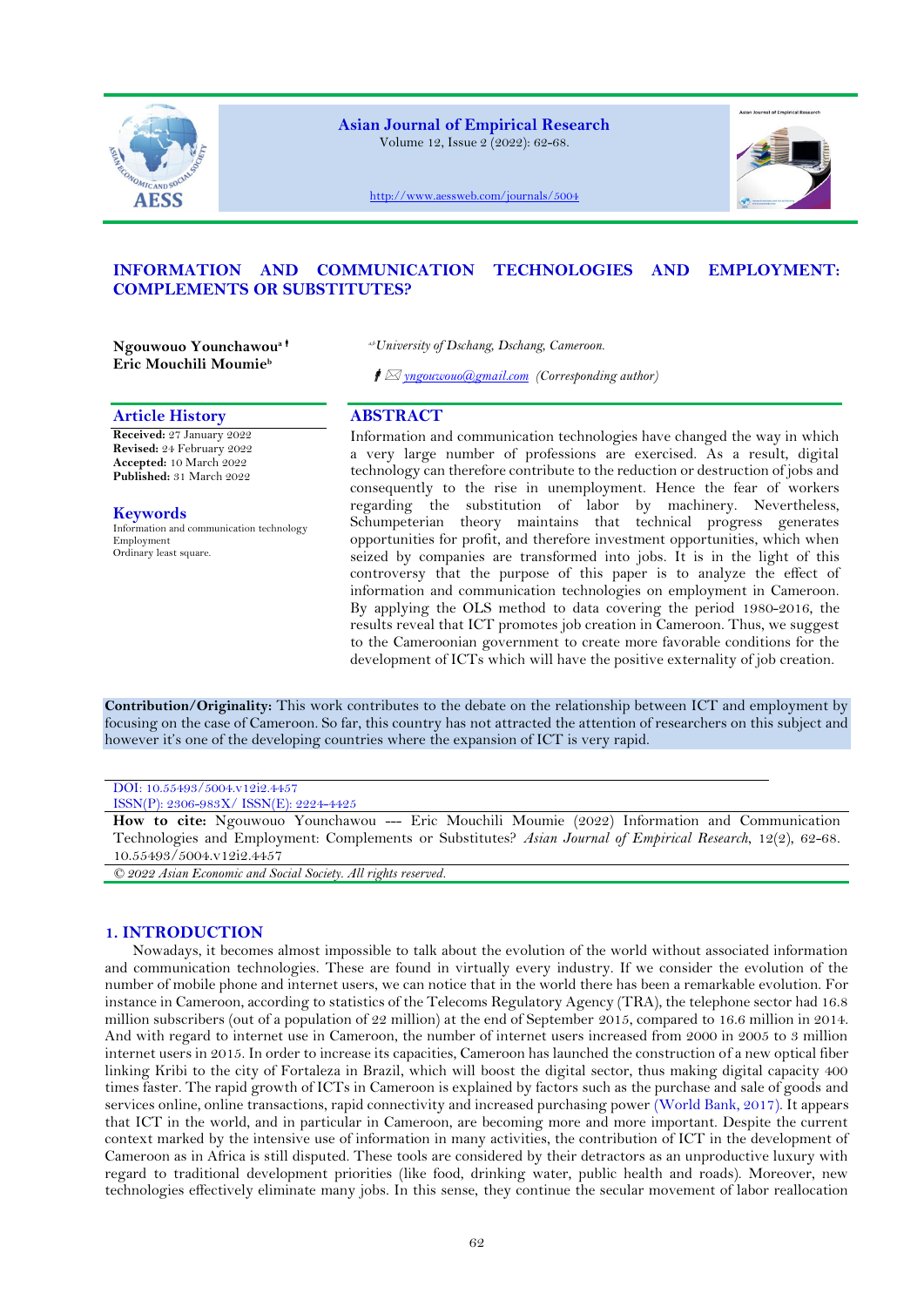#### **Asian Journal of Empirical Research, 12(2)2022: 62-68**

made possible by technical progress. At the same time, they are also changing the way in which a very large number of professions are exercised, without creating millions of "technologist" jobs. New job opportunities in ICT are important because all countries seek to create more quality jobs with positive economic and social benefits for workers and communities. The impact of ICT on employment also depends on the sector of activity because the particular effect of ICT on employment in the service sector, in particular in services and professions hitherto largely "protected" from automation or "computerization". To the extent that these "sheltered" service jobs have previously acted as the main absorber of job cuts in industry and agriculture, there is an obvious concern as to whether the new services will indeed be able to provide enough new job opportunities. As highlighted above, this news crucially depends on an appropriate regulatory framework. More specifically, the emergence of new markets for information services requires not only a more competitive framework, deregulation and open access; it also requires new institutions that set the rules of these new markets, so to speak, including those governing property rights, security, privacy, etc. At the same time, as the case of the internet has shown, the speed of change can often exceed - pace the old process of "controlled" liberalization pursued in many large continental European countries and in Japan. In some areas, such as finance and other intermediation services (utilities) can sometimes involve a more dramatic process of "creative destruction", with a completely new communications pricing structure. Particularly in Europe and Japan, there are concerns that regulatory reform is too slow and that the development of new services lags behind their development in other parts of the world [\(Soete, 2001\)](#page-6-1). Reflections on the impact of the evolution of the digital economy on employment lead to contradictory results from researchers. On the one hand, some present the digital economy as an asset to economic development through the creation of jobs and the transformation of the economic structures of the countries [\(Hamid & Hossein,](#page-6-2)  [2013\)](#page-6-2). On the other hand, several authors have presented the digital economy as an evil to development [\(Bresnahan,](#page-5-0)  [Brynjolfsson, & Hitt, 1999;](#page-5-0) [Chennells & Van, 1999\)](#page-5-1). They developed the theory of creation destruction to indicate that the development of digital technology creates a few jobs to the detriment of a large mass of labor generally in routine activities and predicts that the arrival of a new technology induces the uselessness of all the jobs related to the old technology and in this case, digital technology can therefore contribute to the reduction or destruction of jobs and consequently to the increase an unemployment. The latter mainly fear the substitution of labor by machinery. Current studies emphasize the destabilizing nature of technological change, and the large number of jobs it risks destroying [\(ILO \(International Labor Office\), 2017\)](#page-6-3). Estimates of the extent of disruptions in labor markets vary widely, from less than 10 percent to more than 60 percent of total employment. According to [Frey and Osborne \(2017\)](#page-6-4) 47 percent of existing jobs in the United States could be replaced due to new technologies. However, these assessments tend to overstate the potential impact of automation as they only consider the technical feasibility of substituting capital for labor. In doing so, they ignore aspects related to economic feasibility, i.e. the relative profitability of investing in new technologies compared to other labour-intensive options [\(Kucera, 2017\)](#page-6-5). The impact of technology on employment is a question that is attracting growing interest. Countries with higher ICT penetration are more likely to experience labor disruption more quickly than those with lower penetration[. Anderson and Harris \(1989\)](#page-5-2) has examined the impact of ICT on employment in the United States and they concluded that technological trends would not drastically affect employment until the year 2000. At the time, analysis indicated that the full employment effects might not have been noticeable because many companies had not yet begun to exploit the full potential of automation tools and software broadband communication networks. Thus, at the time, ICT was seen to create new jobs requiring higher skill levels, while low-skilled, low-paying jobs were declining in industries that relied heavily on communications.The evolution of ICT and the employment rate is shown in [Figure 1](#page-1-0). It's question for us of giving the factors which have contributed to the variation of these variables from 1980 to 2016. From a general point of view, the evolution of information and communication technologies and the employment rate in Cameroon from 1980 to 2016 has two main phases: the first going from 1980 to 2000 and the second covering the period 2000-2016. During the first period, there was a certain stability in the labor market because the employment rate fluctuated around 64% during this period. However, information and communication technology (measured in this paper by the number of people having a mobile phone per hundred inhabitants) was first recorded in 1994 with a rate of one percent of people having a mobile phone. The second phase is materialized by a greater expansion of mobile phone users. Thus, the number of mobile phone users reached the threshold of 68.11% in 2016, surpassing the rate of 41.88% in 2010. The employment rate increased considerably during this period. It should be noted that this increase is not noticeable due to the demographic explosion. In general, [Figure 1](#page-1-0) shows that ICT took off in Cameroon from 1994. Its evolution is extremely fast and it did not encounter major disruptions during its second phase, it looks like a product that is in its expansion phase. As for the evolution of the employment rate, it has increased by 5.09% in 36 years. This situation sufficiently demonstrates the failure of the employment policies put in place by the Cameroonian government to resolve the thorny issue of unemployment.



<span id="page-1-0"></span>**Figure 1.** Evolution of ICT and the employment rate in Cameroon from 1980 to 2016.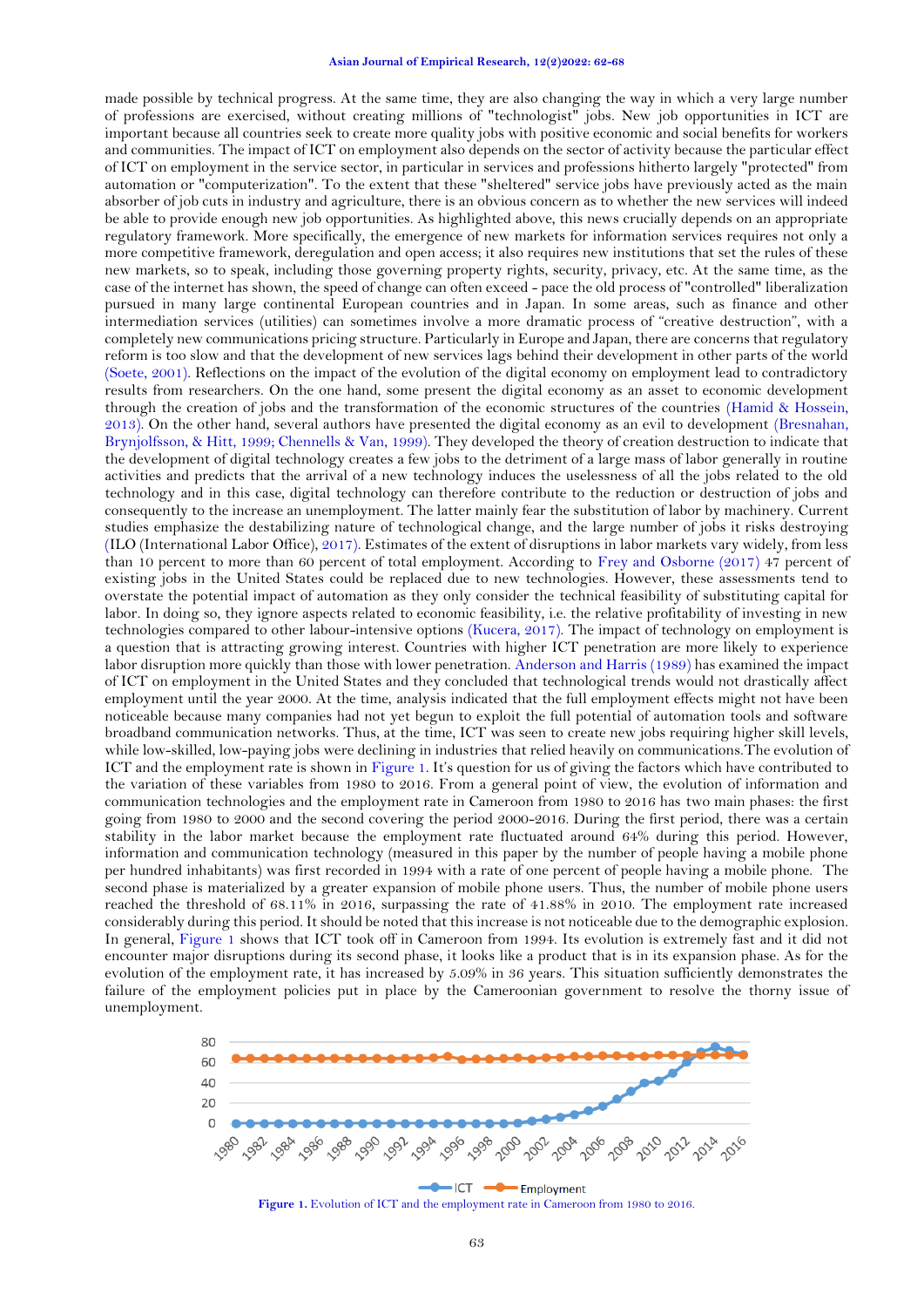## **2. LITERATURE REVIEW**

This literature review will be structured on two axes : The theoretical and the empirical literature.

#### *2.1. Theoretical Literature*

On the theoretical level, the relationship between technological innovation and employment has been analyzed in the literature by the theory of compensation. This theory breaks down the different compensation mechanisms that are triggered by technological change and that can balance the destructive effect of process innovation. Our choice is explained by the fact that the economists in favor of this theory are those who have made this question one of the main elements of their reflection, they are: Smith, Ricardo and Schumpeter.

Adam Smith (1723-1790) can be considered as the first to have developed an argument that could be linked to a first theory of compensation. Its originality is to give paramount importance to the division of labor. By giving the example of pin-making, he shows that the division of labor makes it possible to increase enormously the quantity of goods produced. Adam Smith also maintains that the appearance of a particular branch of industry devoted to machine production does not only create jobs for inventors, but also many jobs for workers.

According t[o Ricardo \(1821\)](#page-6-6) the introduction of a machine built by part of the workers does not affect employment during the first year, but he shows that, for the following year, the total capital increases by the amount of the profit, but that the distribution of fixed capital/circulating capital has changed in such a way that the means for employing labor have been reduced. In this example, Ricardo shows that the total capital does not vary but its composition is modified: there is now more technical capital and less wage capital because the latter is reduced by the value of the machine. It is this reasoning that Ricardo adopts in his chapter on "machines" in his work "On the Principles of Political Economy and Taxation" (published in 1821).

Schumpeterian theory marks in many respects a turning point in the analysis of the relationship between technical progress and employment. Schumpeter (1883-1950) will indeed analyze the problem from an entirely different angle. Classical economists have adopted macroeconomic reasoning with a central question: do compensation mechanisms eliminate job losses linked to the substitution of capital for labour? The compensation mechanism is thus inscribed in Schumpeterian vision, although it is presented differently. It is a process of creative destruction.Technical progress generates opportunities for profit, therefore investment opportunities, which when seized by companies, turn into jobs. Admittedly, the new investments devalue the pre-existing equipment and the related jobs, on the other hand they create them nearby. Innovation does not necessarily create jobs where it is carried out. But we can implicitly consider that innovation creates jobs through the economic dynamics it generates.

#### *2.2. Empirical Literature*

In this review, there is no clear vision of the effect of ICT on employment. Some empirical studies have found a positive effect of ICT on employment while others have found evidence of negative or neutral effects on ICT on employment.

## *2.2.1. Proponents of the Positive Effect of ICT on Employment*

The argument for the positive effect of ICT innovations on employment is based on the classic compensation theory developed by [Marx \(1961\)](#page-6-7). This theory assumes many market compensation mechanisms that are triggered by technological change itself and that can offset the negative effect arising from the economic impact of technological innovations [\(Vivarelli, 2007\)](#page-6-8). [Meyer-Krahmer \(1992\)](#page-6-9) examines the effect of technology on a sample of 51 German sectors spanning the entire economy in the 1980s and measured technological innovation by expenditure on research and development (R&D) and the purchase of the (R & D). His results support the view that technological progress involves aggregate labor-saving effects. That is, as technologies displace workers in user industries new jobs are created in the sectors of capital where new machines are produced [\(Vivarelli, 2007\)](#page-6-8).

Using a CES (constant elasticity of substitution) type production function [\(Sepehrdoust & Khodaee, 2012\)](#page-6-10) presented a study providing an overview of the effective ways in which ICTs help create more employment opportunities in selected economies of Organization of the Islamic Conference (OIC). For this purpose, an econometric panel data model is run to analyze the relationship between ICT and employment rate of OIC countries for the period 2000 to 2009 and the results found that the introduction of technology has led to structural changes in the economy of OIC member countries and there is also a positive and significant effect of ICT on the employment rate but the effects are diversified.

[Benavente and Lauterbach \(2008\)](#page-5-3) using Chilean companies for the period 1998-2001 to study the impact of innovation on employment, find that innovation has a positive and significant effect on employment at different levels of skills. [Piva and Vivarelli \(2005\)](#page-6-11) also did a similar study to the previous one by studying the same relationship between innovation and employment on data from 575 industrial firms in Italy during the period 1992-1997. And the results that reflect everything likewise a positive relationship between innovation and employment in the company. [Vivarelli and Pianta \(2000\)](#page-6-12) argued that technological innovations have a positive impact on employment since they allow the development of new goods or increase the productivity of existing goods.

For most sectors of the UK economy[, Whitley and Wilson \(1982\)](#page-6-13) estimated employment levels in 1990 and found that technological innovation promotes employment levels and compensates for initial job losses due to adoption of innovation. [Sinclair \(1981\)](#page-6-14) employing a macro-IS/LM framework, examined the effect of technological innovation on employment in the United States. He argued that a positive employment offset can occur if the elasticity of demand and the elasticity of factor substitution are high enough. Using macroeconomic data from the US economy, the author found strong evidence supporting the wage-decreasing mechanism but not the price-decreasing mechanism.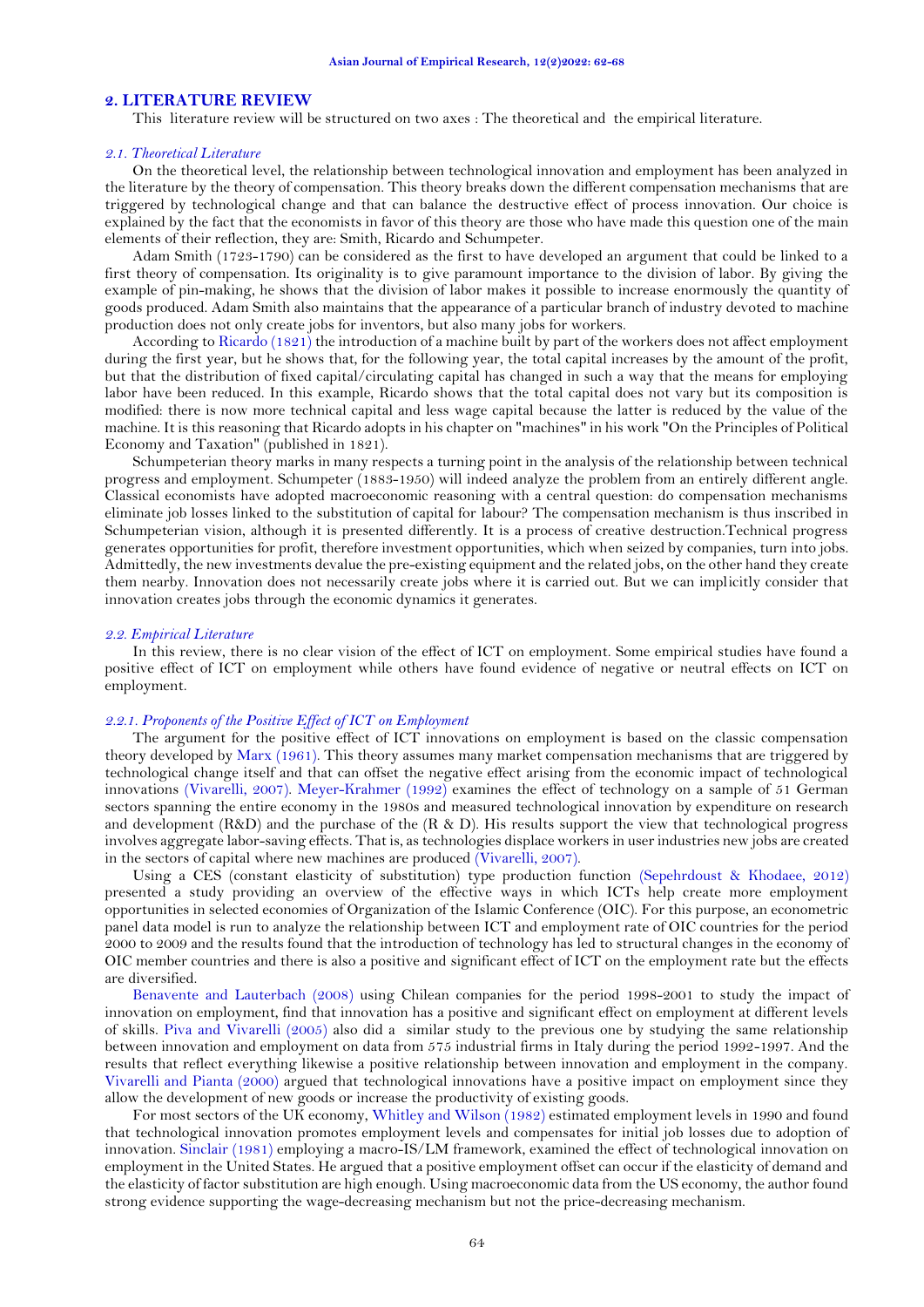The [UNCTAD \(2011\)](#page-6-15) studied the effects of information and communication technologies on development and found that ICTs play a role in job creation and job opportunities. Impacts can be direct, through the growth of the ICT sector using industries, and indirect through multiplier effects. In increasingly ICT-dependent economies, individuals will benefit from the required ICT skills, which will increase their opportunities. [Entorf and Pohlmeier \(1990\)](#page-6-16) using simultaneous equations (linking innovation, exports and employment) show that product innovations have a positive effect on employment. [Van \(2011\)](#page-6-17) for his part, studied through the estimation of a CES-type production function (constant elasticity of substitution) the impact of innovations on employment for the period (1976-1982). It shows that the innovations of past years stimulate the creation of new jobs. In other words, through the technique of lagged variables, [Van \(2011\)](#page-6-17) finds that product innovations play an important role in the evolution of employment. [Ebaidalla](#page-5-4)  [\(2014\)](#page-5-4) examines the impact of information and communication technologies (ICT) on youth unemployment in sub-Saharan Africa (SSA) during the period 1995-2010. The study uses a dynamic panel data method for a sample of 30 countries in sub-Saharan Africa and measuring ICT by the installation of mobile subscriptions and the number of Internet users. Empirical results show that mobile subscriptions have a negative and significant effect on youth unemployment in Sub-Saharan African countries, implying that the communications boom in recent decades has promoted youth employment.

Previous studies seem to show that ICTs have a positive impact on employment. However, some authors have not come to this conclusion. However, others authors have found the negative impact of ICT on employment.

#### *2.2.2. Proponents of the Negative Effect of ICT on Employment*

We address this part by [Leontief and Duchin \(1986\)](#page-6-18) who, using one of the input-output accounting matrices, tested the impact of automation on employment by assuming four different scenarios (characterized by different rates of technological change). The authors carried out their simulations by considering the future evolution of demand as exogenous. While for all the other four the simulations led to an upward trend in employment, the study revealed an obvious technological bias: in fact, faster technological progress led to lower growth rates of employment. Moreover, [David \(2017\)](#page-5-5) assessed employment vulnerability from a technical perspective by considering the differential endowment of jobs with soft skills in Japan. Using the machine learning technique, the author found evidence that around 55% of jobs are likely to be IT capital driven in the next few years. In addition, the author also shows that there is no significant difference according to gender. On the contrary, atypical jobs (those involving temporary and parttime workers) are more vulnerable to the spread of IT than others. These results, based on a technical context, shed light on the extent of potential capital/labour substitution, but this dynamic will also depend on economic and social factors.

#### *2.2.3. Proponents of the Neutral Effect of ICT on Employment*

[Biagi and Falk \(2017\)](#page-5-6) analyzed the impact of information and communication technologies on employment in Europe. The data is based on new and unique data for 10 European countries for the period 2002-2010. A key feature of the empirical analysis is the use of several types of advanced ICT activities, such as enterprise resource planning (ERP) systems, mobile Internet access, and e-commerce practices. The main result of the study is that the increase in ICT/e-commerce activities over time has not led to a decline in employment. This applies to both manufacturing industries and services, as well as to SMEs (Small and Means Entreprises) and large companies. For ERP systems and websites, there is evidence of positive effects. These results do not support the hypothesis that ICT use leads to overall labor substitution. In fact, ICT activities seem rather neutral for employment. The results are robust not only to the specification of the model, but also to the estimation method applied. Postuł[a, Chmielewski, Puczy](#page-6-19)ński, and Cieślik [\(2021\)](#page-6-19) analyzed the impact of information and communication technologies (ICT) on energy poverty and unemployment in selected European Union countries.The research results described were obtained through a comparative factor analysis based on secondary data. The analysis showed that over the period 2009-2019, the use of ICT had a limited impact on the unemployment rate in the EU.

From the above, we find that the literature on the relationship between ICT and employment is ambiguous and inconclusive. This is proof that the debate on the relationship is not closed and that there are always contributions that can enrich the debate. It is for this reason that the objective of this work aims to analyze the relationship between information and communication technologies and employment in Cameroon. We have chosen this country because it has not yet drawn the attention of researchers to this subject. However, this country is part of the developing countries where the expansion of ICT is very rapid.

This paper is structured in five sections. Besides the introduction, section two is dedicated to the literature review. The section three is devoted to the methodology. The presentation of the results is provided by the section four and section five concludes.

# **3. METHODOLOGY**

The data used in this work are from secondary sources. The work takes into account the data of each variable of the study for the period 1980-2016. These Data come from the World Development Indicators (WDI) and the Perspective Monde newspaper of the University of Sherbrooke. The dependent variable for this work is employment. Persons employed within the meaning of the ILO are those who have worked for any length of time, even just one hour, during a so-called reference week. This concept is different from that of employment in the sense of the population census, which concerns people who declared that they had a job in the census form. According to the International Labor Office, it is expressed by the ratio between the number of active people in a profession, and the total population of this profession in a country. Information and communication technologies represent the independent variable of this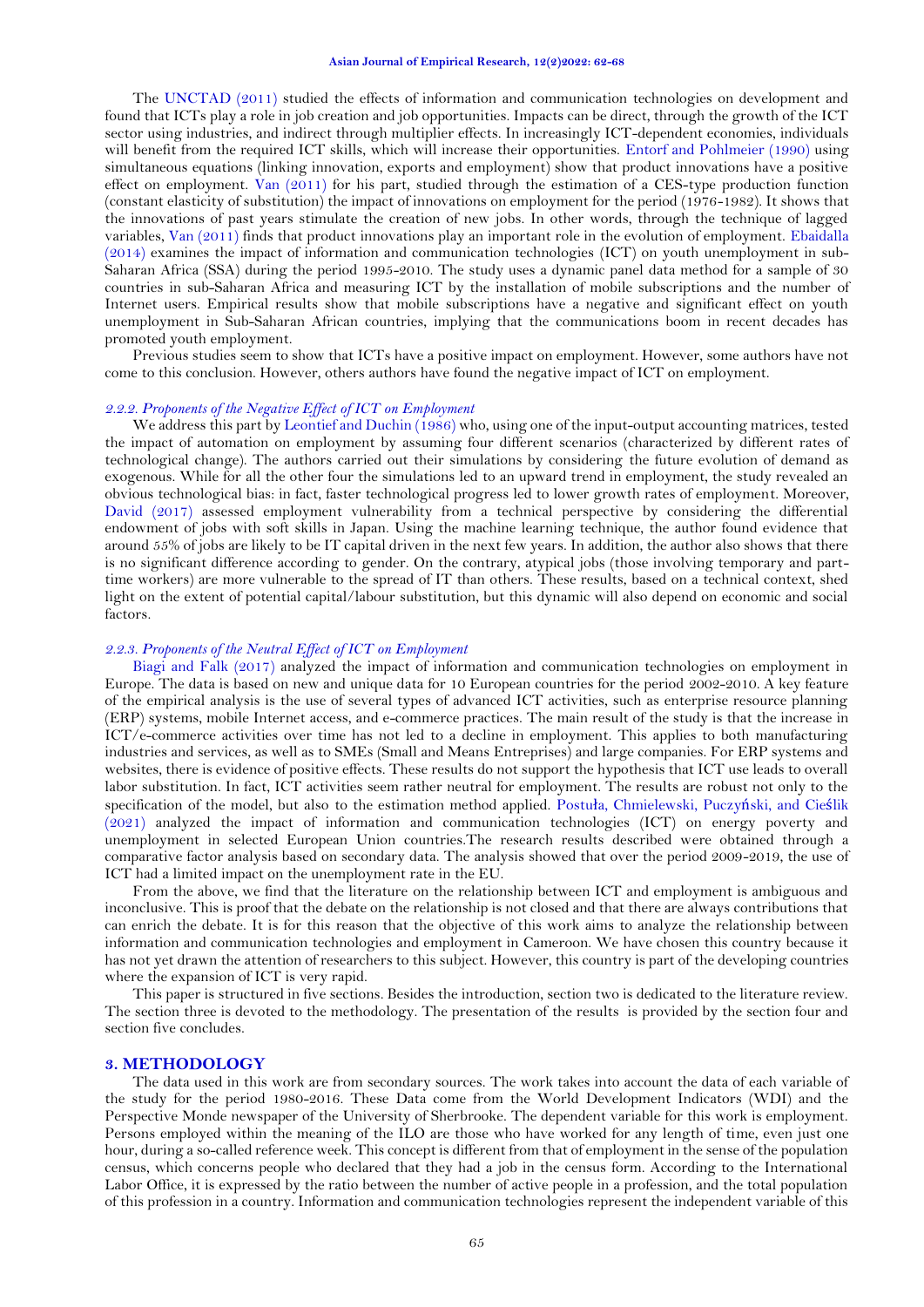work. The acronym ICT can be defined as the integration of telecommunications, computer and multimedia technologies. More than one proxy makes it possible to capture and (or measure) the technological variable of information and communication such as the number of telephone lines, the number of secure servers, the number of mobile phones, the number of Internet users and the number of air passengers transported. In this work, we will use the number of mobile phones per 100 inhabitants as a proxy for the ICT variable because it is the most widely used in the literature. The correlation between the dependent variable and the independent variable of interest is given by [Figure 2.](#page-4-0)



<span id="page-4-0"></span>In order to analyze the effect of ICT on employment in Cameroon, our econometric model is inpired from the work o[f Matteucci and Sterlacchini \(2003\)](#page-6-20) as follow :

 $EMPL_t = \alpha_0 + \alpha_1 Trade_t + \alpha_2 ICT_t + \alpha_3INF_t + \alpha_4 FDI_t + \alpha_5 ODA_t + \varepsilon_t \quad \forall \ t = 1, ..., 37$  (1)

Where EMPL, TRADE, ICT, INF, FDI and ODA represent employment, foreign trade, information and communication technology, inflation, foreign direct investment and official development assistance respectively. In the absence of autocorrelation, heteroscedasticity of errors, the OLS method gives BLUE estimators in time series. This method, which is a basic method, will be used in this work to make regressions. Indeed, it makes it possible to find the explanatory factors of employment. Due to its simplicity, it has already been used by several authors such as [Beck,](#page-5-7)  [Demirgüç-Kunt, and Maksimovic \(2005\)](#page-5-7); [Svejnar and Commander \(2007\)](#page-6-21); [Hinh, Dimitris, and Hoa \(2010\)](#page-6-22) as well as [Bah and Cooper \(2012\)](#page-5-8). [Table 2](#page-5-9) simultaneously presents the descriptive statistics as well as the result of the VIF test.

| <b>Variables</b> | Obs. | Mean   | Std. Dev. | Min.     | Max.   | <b>VIF</b> |  |  |
|------------------|------|--------|-----------|----------|--------|------------|--|--|
| EMPL             | 37   | 65.199 | 1.398     | 63.300   | 67.500 |            |  |  |
| <b>TRADE</b>     | 37   | 44.808 | 8.540     | 31.750   | 65.020 | 1.430      |  |  |
| ICT              | 37   | 15.800 | 25.178    |          | 75.690 | 1.33       |  |  |
| <b>FDI</b>       | 37   | 1.252  | 1.349     | $-1.011$ | 4.622  | 1.30       |  |  |
| <b>INF</b>       | 37   | 5.105  | 6.770     | $-3.210$ | 35.090 | 1.270      |  |  |
| ODA              | 37   | 4.114  | 2.100     | 1.672    | 9.710  | 1.18       |  |  |

**Table 1.** Descriptive statistics and multicollinearity test.

# **4. RESULTS**

The presentation of the results is structured in two subsections: the statistical presentation of the results and the economic interpretation of the results.

#### *4.1. Presentation of Statistical Results*

The table above gives the descriptive statistics of the variables of our econometric model on the one hand and on the other hand, the result of the test of the Variance Inflation Factor (VIF). This result shows that the VIF of each explanatory variable is less than 5, which means the absence of the multicollinearity problem. The results of model (1) are recorded in [Table 2.](#page-5-9)

The estimate of the employment equation shows the  $\mathbb{R}^2$  equals 80.24% and an adjusted  $\mathbb{R}^2$  77.06%. The Fisher statistic equals 25 with a probability of 0. This means that this model is globally significant. We find that the coefficients of the ICT and ODA variables are respectively significant at 1% and 5% and have the expected signs while the a variables such as inflation, FDI and TRADE are not significant. We find that the residuals are homoscedastic through the Breusch-Pagan heteroscedasticity test. In other words, p-value =  $0.7366 > 5\%$ . We accept the null hypothesis which is the assumption of homoscedasticity of errors. With regard to the Breusch-Godfrey autocorrelation test, we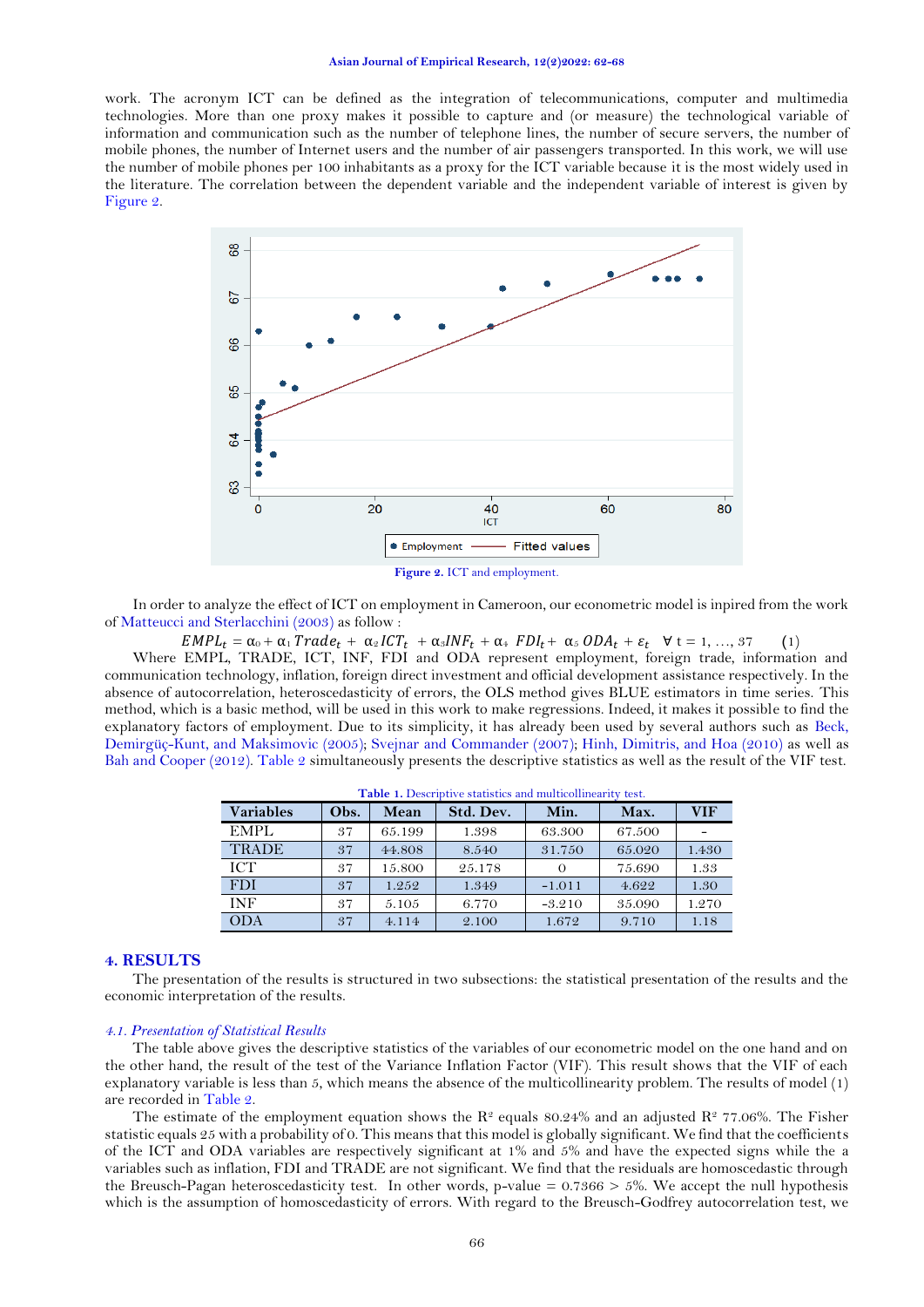#### **Asian Journal of Empirical Research, 12(2)2022: 62-68**

<span id="page-5-9"></span>can conclude that there is no serial correlation of the residuals (i.e. the residuals are independent) because the p-value  $= 0.1075 > 5$ %. Thus, we accept the null hypothesis of no serial correlation of the residuals.

| <b>Table 2.</b> Results of the estimation of the employment model unough OLO. |                     |            |                |              |  |  |  |  |
|-------------------------------------------------------------------------------|---------------------|------------|----------------|--------------|--|--|--|--|
| <b>Variables</b>                                                              | <b>Coefficients</b> | Ecart-type | t-statistiques | Probabilités |  |  |  |  |
| ICT                                                                           | $0.051***$          | 0.005      | 10.013         | 0.000        |  |  |  |  |
| <b>TRADE</b>                                                                  | $-0.006$            | 0.015      | $-0.393$       | 0.697        |  |  |  |  |
| <b>INF</b>                                                                    | 0.001               | 0.018      | 0.080          | 0.936        |  |  |  |  |
| <b>FDI</b>                                                                    | 0.034               | 0.094      | 0.370          | 0.713        |  |  |  |  |
| <b>ODA</b>                                                                    | $0.119$ **          | 0.057      | 2.061          | 0.047        |  |  |  |  |
| C                                                                             | 64.121***           | 0.752      | 85.19718       | 0.000        |  |  |  |  |
| Heteroskedasticity (Breusch-Pagan):<br>Prob(Chi2)<br>$= 0.736$                |                     |            |                |              |  |  |  |  |
| Autocorrelation (Breusch-Godfrey):<br>Prob(Chi2)<br>$= 0.107$                 |                     |            |                |              |  |  |  |  |
| F-statistic<br>$R$ -squared = 0.802<br>$= 25.189$                             |                     |            |                |              |  |  |  |  |
| Adjusted R-squared<br>Prob (F-statistic) = $0.000$<br>$= 0.770$               |                     |            |                |              |  |  |  |  |

**Table 2.** Results of the estimation of the employment model through OLS.

**Note:** \*\*\*, \*\*représentent respectivement la significativité à 1% et 5%.

#### *4.2. Economic Interpretation*

Information and communication technologies have a positive and significant effect on employment in Cameroon. Thus, an increase in ICT by one unit leads to an increase in the employment rate of 5.12%. This result is compatible with the work of: Benavente and Lauterbach (2008) and [Vivarelli \(2007\)](#page-6-8). This result can be explained by the fact that an increase in information and communication technologies leads to the creation of jobs not only in the ICT sectors, but also in the ICT user sectors (industries). This result materializes the fact that ICTs lead to more job creation than job destruction.

Concerning Official Development Assistance (ODA), it has a positive and significant effect on employment in Cameroon. Thus, an increase in public aid for the development of a unit leads to an increase in the employment rate of 11.92%. This result can be explained by the fact that official development assistance is at the origin of certain investments, which create jobs.

#### **5. CONCLUSION**

In conclusion, this work aimed to analyze the effect of information and communication technologies on employment during the period 1980-2016. To achieve this objective, we used the method of Ordinary Least Squares (OLS). It appears that information and communication technologies have a positive and significant effect on employment in Cameroon. This result can be explained by the fact that an increase in information and communication technologies leads to the creation of jobs not only in the ICT sectors, but also in the ICT user sectors (Industries). This result materializes the fact that ICTs lead to more job creation than job destruction.

**Funding:** This study received no specific financial support.

**Competing Interests:** The authors declare that they have no competing interests.

**Authors' Contributions:** Both authors contributed equally to the conception and design of the study.

Views and opinions expressed in this study are the authors' views and opinions; the Asian Journal of Empirical Research shall not be responsible or answerable for any loss, damage, or liability, etc. caused in relation to/arising out of the use of the content.

# **REFERENCES**

- <span id="page-5-2"></span>Anderson, J. M., & Harris, S. (1989). Communications and future employment trends. *Telematics and Informatics, 6*(2), 71-80.Available at: https://doi.org/10.1016/S0736-5853(89)80035-8.
- <span id="page-5-8"></span>Bah, E.-H. M., & Cooper, G. (2012). *Constraints to the growth of small firms in Northern Myanmar*. Germany: University Library of Munich.
- <span id="page-5-7"></span>Beck, T., Demirgüç-Kunt, A., & Maksimovic, V. (2005). Financial and legal constraints to growth: Does firm size matter? *The Journal of Finance, 60*(1), 137-177.
- <span id="page-5-3"></span>Benavente, J. M., & Lauterbach, R. (2008). Technological innovation and employment: Complements or substitutes? *The European Journal of Development Research, 20*(2), 318-329.
- <span id="page-5-6"></span>Biagi, F., & Falk, M. (2017). The impact of ICT and e-commerce on employment in Europe. *Journal of Policy Modeling, 39*(1), 1-18.
- <span id="page-5-0"></span>Bresnahan, T., Brynjolfsson, E., & Hitt, L. (1999). Information technology, work place organization and the demand for skilled labor: Firm-level evidence. NBR Working Paper ≠7136.
- <span id="page-5-1"></span>Chennells, L., & Van, R. J. (1999). Has technology hurt less skilled workers? An econometric survey of the effects of technology change on the structure of pay and jobs. Institute for Fiscal Studies, London, Working Paper Series N°. 99/27.
- <span id="page-5-5"></span>David, B. (2017). Computer technology and probable job destructions in Japan: An evaluation. *Journal of the Japanese and International Economies, 43*(C), 77-87.
- <span id="page-5-4"></span>Ebaidalla, E. (2014). Youth unemployment in the Arab world: An analysis of causes and possible ways forward Arab revolutions and beyond: Change and persistence, center for North African and Middle Eastern politics, (pp. 113-126). Berlin: Freie University Berlin.